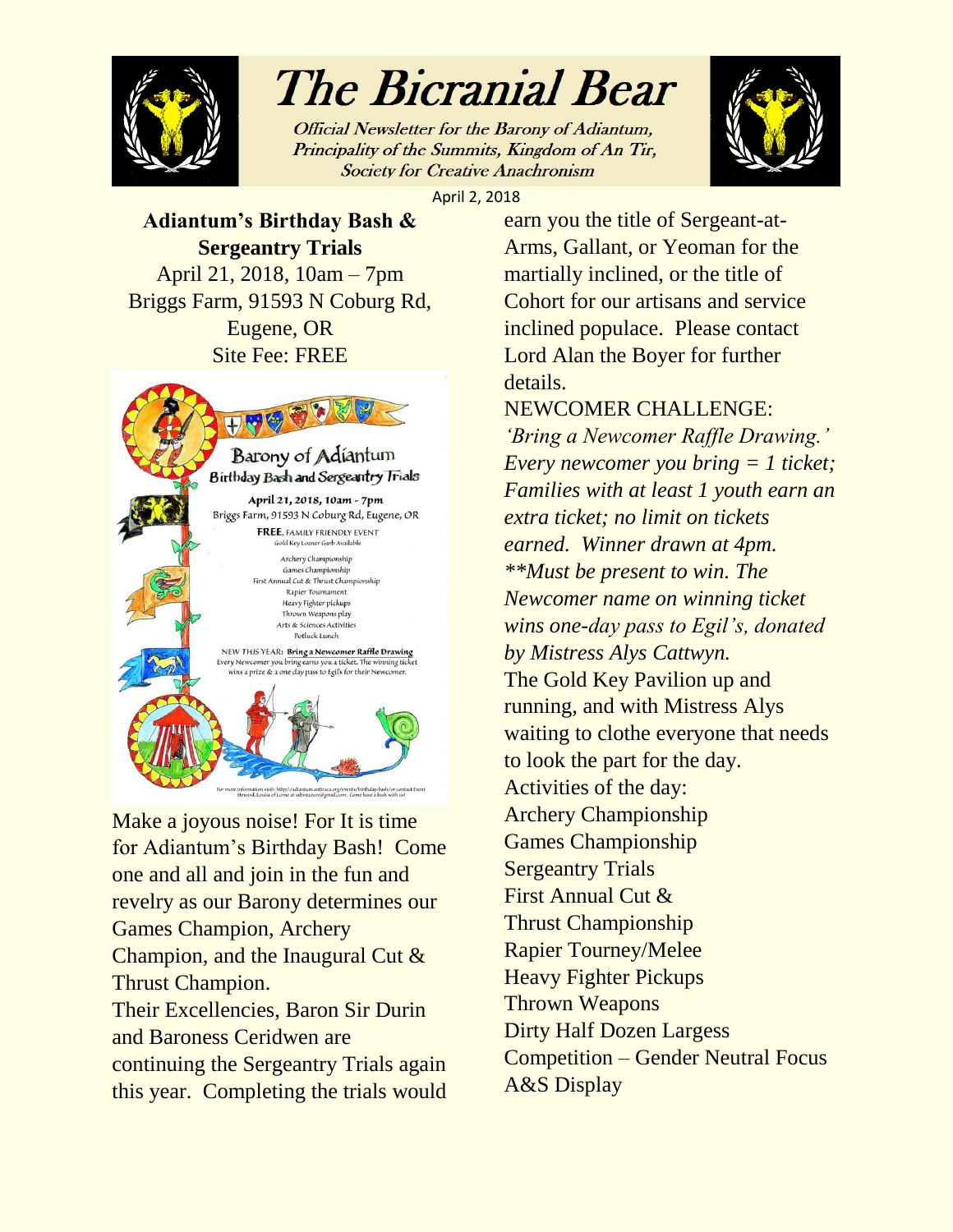

Official Newsletter for the Barony of Adiantum, Principality of the Summits, Kingdom of An Tir, **Society for Creative Anachronism** 



April 2, 2018

Scribal Demo Potluck Lunch Baronial Court filled with prizes and awards to close the day. [http://adiantum.antir.sca.org/events/bi](http://adiantum.antir.sca.org/events/birthday-bash/) [rthday-bash/](http://adiantum.antir.sca.org/events/birthday-bash/)

#### **Egil Skallagrimsson Memorial Tournament XLIIII**

May 25–28, 2018 Lynx Hollow State Park 80998 Davisson Rd. Creswell, OR



Come join the Barony of Adiantum for a three-day weekend of tournaments, classes, and pageantry. We have armored, rapier and cut & thrust tournaments. Norse stickball. A prize bardic competition. Archery, Atlatl, and Thrown Weapons. Court. a Norse trade blanket. family activities. Merchants' Row. classes and

demonstrations. and the Three Pillars competitions. Your event steward is Mistress Yseult of Broceliande. Site Fee: Save money by pre-registering. Preregistrations must be post marked by May 12, 2018. Go to [Pre-Registration](http://adiantum.antir.sca.org/egils/pre-registration/) for complete information.

Site Fees for the weekend:

Adult\*\* (ages 18 and over): \$25.00 for Members, \$30 for Non-Members Minor (ages 11 to 17): \$10.00 Child (ages 10 and under): Free Pet Fee (per pet) \$2.00 Only dogs, cats, and non-livestock birds are permitted on site. Animals must have proof of rabies vaccination that includes the expiration date of the vaccination. Site Fees for one day: Adult\*\* (ages 18 and over); \$15.00 Minor (ages 11 to 17): \$5.00 Child (ages 10 and under): Free Pet Fee (per pet): \$2.00 *\$70 – Family cap (2 Adults, 2+ related youths). \*\*Show your SCA membership card or proof of membership and receive a \$5 discount on the adult site fee.* Make checks payable to SCA Inc. – Barony of Adiantum <http://adiantum.antir.sca.org/egils/>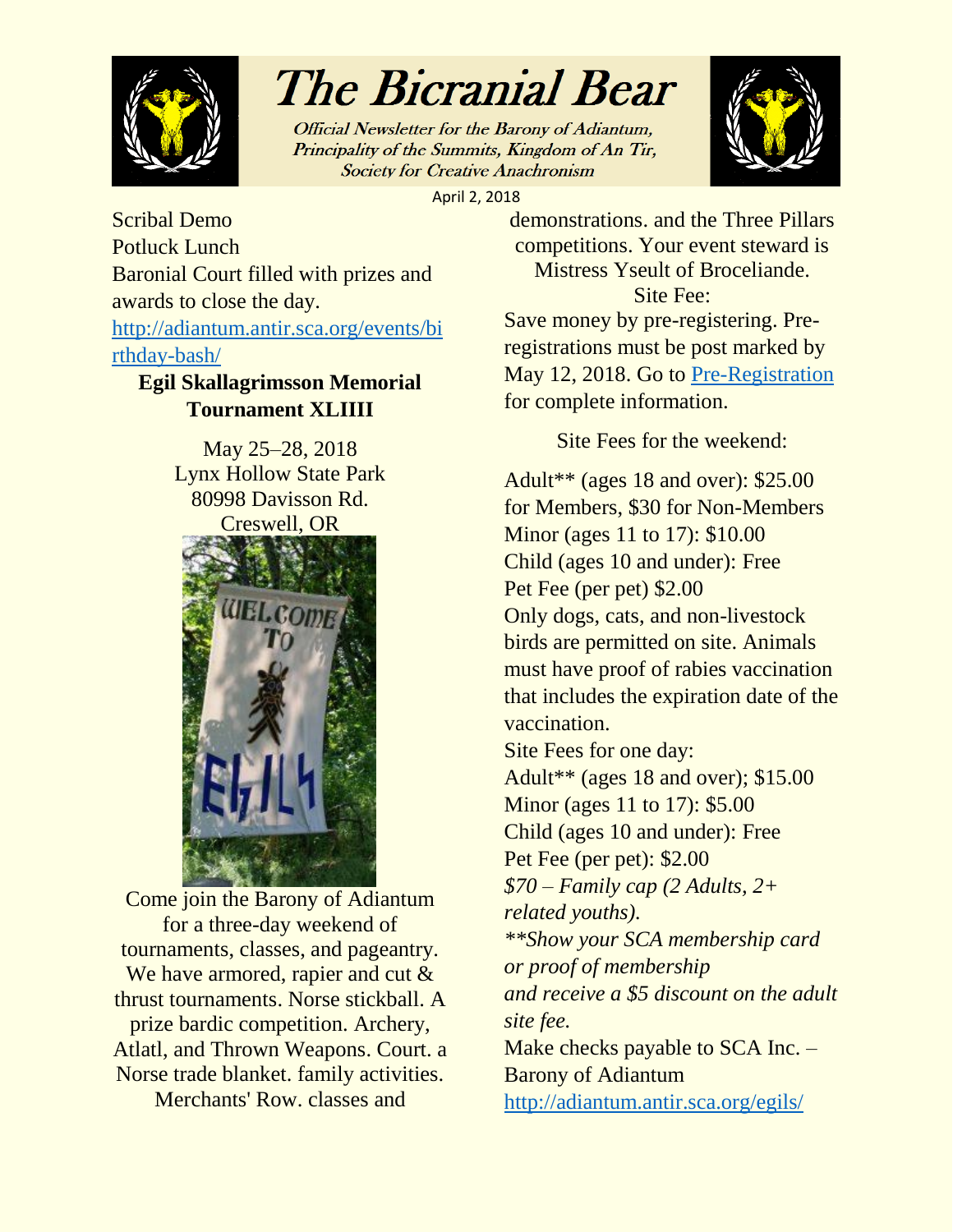

Official Newsletter for the Barony of Adiantum, Principality of the Summits, Kingdom of An Tir, **Society for Creative Anachronism** 



April 2, 2018

#### **Their Excellencies reign is coming to an end:**

This coming Egil's will mark one year until we step down as your Baron & Baroness. We will have reached our six-year maximum, and though we love the job, we must give someone else the opportunity. If you are interested or just thinking about it, we would encourage you to talk to us and consider shadowing us at upcoming events so you can get a complete picture of what the job requires. We will start the formal process of selecting heirs at Egil's.

[adiantum-baron@antir.sca.org](mailto:adiantum-baron@antir.sca.org) [adiantum](mailto:adiantum-baroness@antir.sca.org)[baroness@antir.sca.org](mailto:adiantum-baroness@antir.sca.org)

#### **Officers Needed:**

We have vacancies! The offices of Lists and Youth Combat Marshal have lay dormant for too long, and the office of Family Activities Coordinator is also vacant. We also need Deputies for Exchequer and Chronicler, willing to step up to the full office in the fall. If you are interested or just curious about what the job entails, contact our Seneschal, William Jakes, at [williamjax@yahoo.com](mailto:williamjax@yahoo.com).

### **Practices and Guilds:**

*Rapier Fighting Practice* is held every Wednesday, 7pm – 9pm, at Maple Elementary School, 21st and J streets, in Springfield. Come, learn the Art of Defense with the sword, dagger, cloak, and buckler. Loaner gear is available.

*Armored Fighting Practice* is held every Wednesday, 7pm – 9pm, at Maple Elementary School, 21st and J streets, in Springfield. Learn and Practice the style combat used by armored combatants in warfare and duels throughout the middle ages.

*Cut & Thrust Fighting Practice* is held every Wednesday, 7pm – 9pm, at Maple Elementary School, 21st and J streets, in Springfield. Come, learn the Art of Defense with the sword, dagger, cloak, and buckler. Loaner gear is available.

*Archery Practice* is at BowTech on Mondays from 4pm to 6pm. There is no range fee, the range is 20 yards only. 90554 Hwy 99N Eugene, OR 97402 Please contact Iurii Levchenich at [yuriilev@yahoo.com](mailto:yuriilev@yahoo.com) for questions.

*Thrown Weapons Practice* (Darts) is held on the second and fourth Wednesdays of the month from  $4:00 \text{pm} - 7:00 \text{pm}$  at the Wetlands Brew Pub & Sports Bar, 922 Garfield St. in Eugene. Darts will be in the back room, down the hallway to the left after you enter, so we will not be interfering with other activities or be interfered with by other patrons, as well. There is no fee, and loaner darts will be available. Closed-toe shoes are required to participate in all thrown weapons forms. Traditional thrown weapons (Knife, Axe, Spear) are on seasonal hold. Please contact Kevin Sorok, [kevkid11@yahoo.com](mailto:kevkid11@yahoo.com) for details.